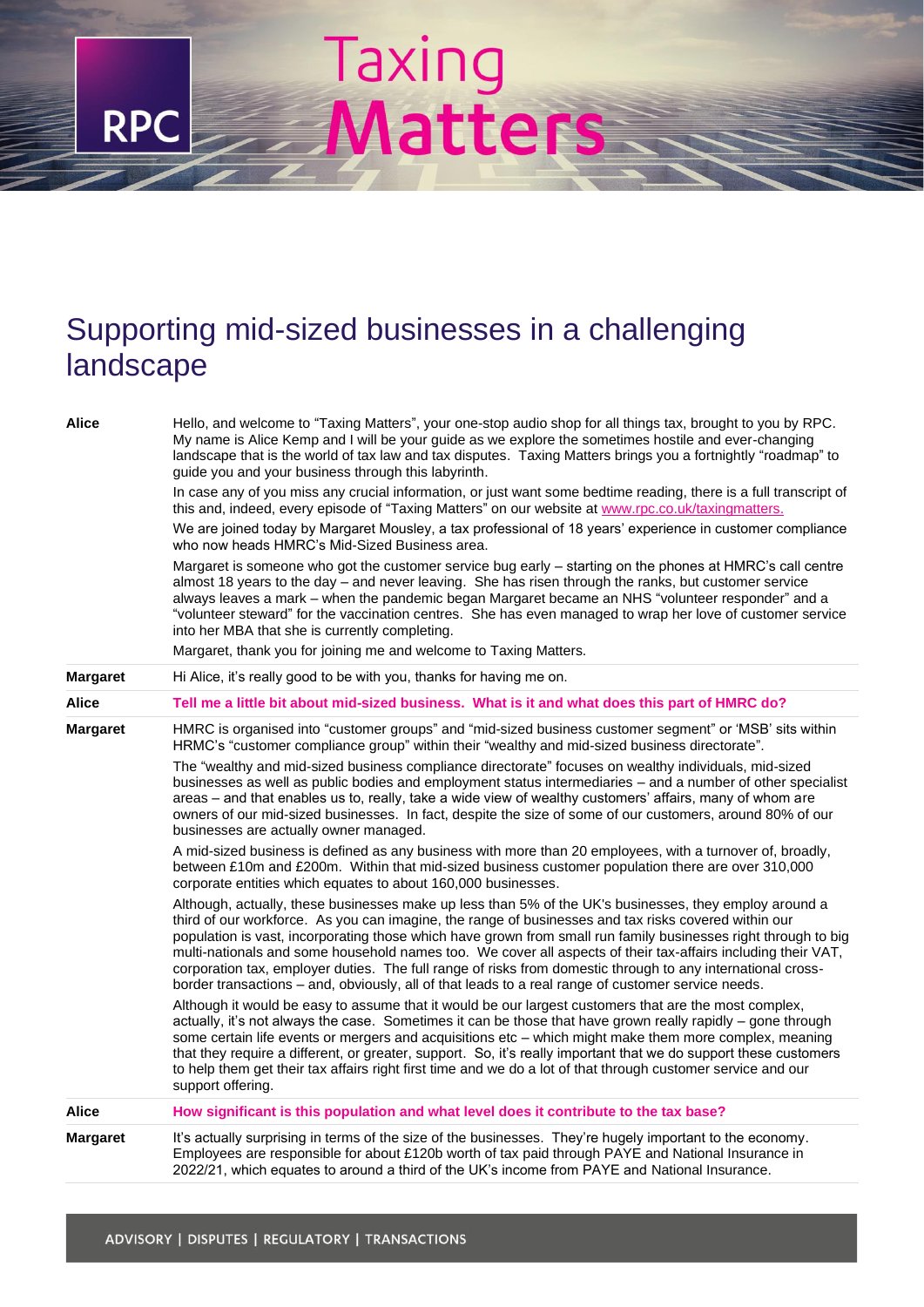We also collect about £50b worth of tax receipts from other taxes; so, corporation tax, VAT, excise duties and capital gains. The overall tax gap for mid-sized business was estimated at about £5b for 19/20 which is about 14% of the total tax gap so, a significant population all round. In addition to those receipts which are collected through voluntary compliance we collect another £3.1b from our compliance activity as well. **Alice You've also spoken about a range of risks from MSBs. How does HMRC respond to these? Margaret** It is a vast range of risks and it's a challenging landscape for us to ensure that we do tackle all of the relevant risks. We've got a comprehensive programme of compliance activity – covering all the tax and duty regimes, both domestically and internationally – and we always aim to provide professional service for our customers to promote voluntary compliance and prevent those errors and mistakes happening in the first place. We know that around 50% of our customers import and export goods and services and have got a growing programme of international activity to support those customers. Recently we've had our "profit diversion compliance facility" as well, for any of our multi-national enterprises who may have concerns about transfer pricing policies – enabling them to work cooperatively and proactively with us to transparently resolve any tax uncertainties and risks in that arena. Compliance activities also encompass all behaviours from those who make those errors and mistakes, right through to those who take conscious steps to avoid or evade their tax liabilities. Whilst we, absolutely, recognise that the vast majority of our customers want to get their tax right and voluntarily comply with the UK's tax legislation, supporting the Exchequer, where we do identify fraud or avoidance, we will work with our colleagues in the Fraud Investigation Service to ensure that we maintain a level playing field for our honest and compliant customers. You've heard previously from Simon York and Sam Dean about some of the work of the Fraud Investigation Service – particularly around professional enablers and the corporate criminal offence – but I think, for me, the key is that we actively put enhanced customer service at the heart of everything that we do – supporting our customers to enable them to get their tax affairs right first time and provide access to tax specialists, as required, to enable them to do that. Hence, why we have been investing, significantly, in building an enhanced customer service offering in mid-sized business in the last year; we're really keen to provide greater certainty for customers. Work is being carried out around uncertain tax treatment and some of the policies around review of tax admin for large businesses will also affect many of our mid-sized business customers. **Alice You, presumably, also work with agents. How are you working with these agents to support this overall business area? Margaret** We know that around three-quarters of our customers use an agent. They play a really significant role in helping our customers to get their tax affairs right. I see that engagement with agents and agent bodies as a really key part of our work to reach out to our customers, working with them to identify where we can do some more work with them. **Alice It has been an incredibly challenging couple of years for most UK businesses. So, what have HMRC been doing to support them through all of these changes? Margaret** It has been a hugely challenging couple of years for many of us and the businesses within the mid-sized business sector are no different. We know that the cumulative effect of Brexit and Covid has entirely changed the business model of many of our customers and some of that has been really positive. A lot of it has been really challenging and it makes it even more important for us to invest in customer support services and, also, in understanding our customers and how we can most effectively tailor our support to their needs – and working with agents is a key-part of that as they can really help us to know what makes a difference to their customers as well. We've got nearly 1.6m taxpayers now signed up to Making Tax Digital for VAT. They've made 11m returns successfully, as at December last year, which is really fantastic and it's making a big difference for those businesses. Around a third of registered businesses with taxable turnover below £85,000 have also voluntarily signed up for Making Tax Digital for VAT ahead of the deadline in April 2022 this year – and more are signing up every week and, of course, listeners can find out more details on Making Tax Digital for VAT as an agent: step by step – GOV.UK (www.gov.uk) around that as well.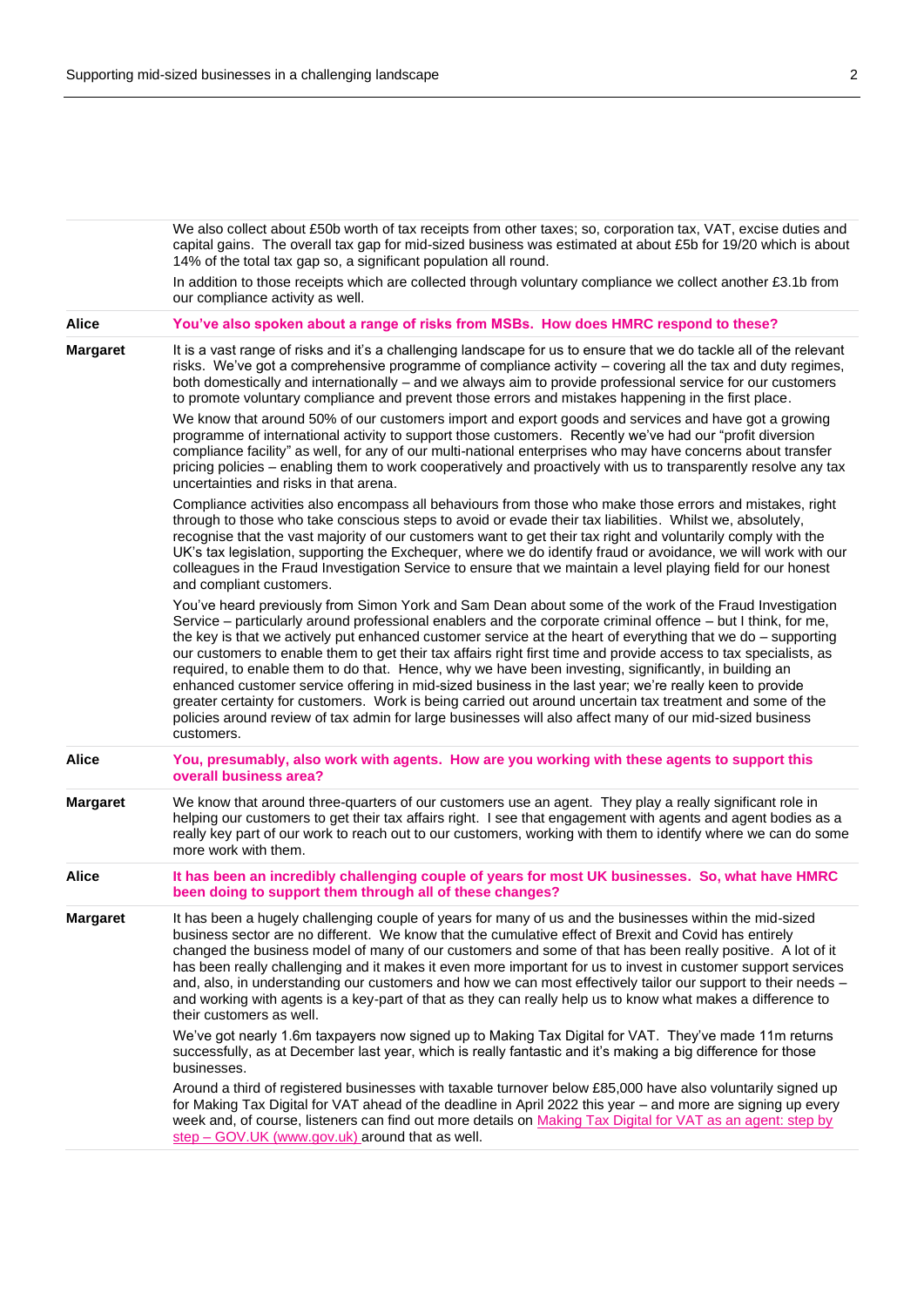|                 | The government's also got a vision for single customer records and accounts, which would provide a single<br>digital account for customers bringing together all of that detail of the different taxes and although this is just a<br>vision, at this time, we do anticipate that that would enhance the customers' experience interacting with us.                                                                                                                                                                                                                                                                                                                                                                                                                                                                                                                                                                                                                                                                                                                                                                                                                                                                                                   |
|-----------------|-------------------------------------------------------------------------------------------------------------------------------------------------------------------------------------------------------------------------------------------------------------------------------------------------------------------------------------------------------------------------------------------------------------------------------------------------------------------------------------------------------------------------------------------------------------------------------------------------------------------------------------------------------------------------------------------------------------------------------------------------------------------------------------------------------------------------------------------------------------------------------------------------------------------------------------------------------------------------------------------------------------------------------------------------------------------------------------------------------------------------------------------------------------------------------------------------------------------------------------------------------|
|                 | In order for us to be able to most effectively support our customers we need to understand them and their<br>needs. Therefore, we seek to maximise the use of all of the data that we hold including customer and third-<br>party data to, really, target our support and activities most effectively where it's needed.                                                                                                                                                                                                                                                                                                                                                                                                                                                                                                                                                                                                                                                                                                                                                                                                                                                                                                                              |
| <b>Alice</b>    | Of course, there is the Covid pandemic. What about that? How has that contributed?                                                                                                                                                                                                                                                                                                                                                                                                                                                                                                                                                                                                                                                                                                                                                                                                                                                                                                                                                                                                                                                                                                                                                                    |
| <b>Margaret</b> | Whilst HMRC maintains its role in collecting the right tax to support vital services, we have seen greater<br>emphasis, over the last couple of years, on our role in paying out the right financial support and by mid-<br>December over £46b had been claimed through the Covid job retention scheme, and over 9.9m jobs have<br>been protected.                                                                                                                                                                                                                                                                                                                                                                                                                                                                                                                                                                                                                                                                                                                                                                                                                                                                                                    |
| <b>Alice</b>    | That's a big number!                                                                                                                                                                                                                                                                                                                                                                                                                                                                                                                                                                                                                                                                                                                                                                                                                                                                                                                                                                                                                                                                                                                                                                                                                                  |
| <b>Margaret</b> | Absolutely! It is a really big number and we've provided dedicated support, which we know that customers<br>have appreciated and, learning from that, we've been investing in that more-direct gateway for customers to<br>access who are in the mid-sized business sector.                                                                                                                                                                                                                                                                                                                                                                                                                                                                                                                                                                                                                                                                                                                                                                                                                                                                                                                                                                           |
|                 | Whilst time will tell, the long-term impact of Covid-19 on our customers' financial position, we're, sadly,<br>anticipating an increase in the number of insolvencies in our population - despite all of the financial support -<br>and we would encourage any businesses that might be struggling, at all, to pay their outstanding tax liabilities<br>to contact us as soon as possible.                                                                                                                                                                                                                                                                                                                                                                                                                                                                                                                                                                                                                                                                                                                                                                                                                                                            |
|                 | We have been able to support as many as 890,000 customers with Time-to-Pay arrangements - worth about<br>£4.6b - and we provide that on a case-by-case basis, but as I say: anyone who is struggling with financial<br>difficulties should just get in touch as soon as possible.                                                                                                                                                                                                                                                                                                                                                                                                                                                                                                                                                                                                                                                                                                                                                                                                                                                                                                                                                                     |
| <b>Alice</b>    | You mentioned a couple of times that customer service really is at the heart of your ambition and<br>strategy across all of HMRC but, in particular, in this mid-sized business area. So, what is your area<br>doing to support that?                                                                                                                                                                                                                                                                                                                                                                                                                                                                                                                                                                                                                                                                                                                                                                                                                                                                                                                                                                                                                 |
| <b>Margaret</b> | Mid-sized business is focused on putting the customer at the heart of everything we do and supporting our<br>customers to get it right at the earliest opportunity. We've got a number of key activities underway which we<br>expect to really deliver on that commitment; our customer service support team and temporary customer<br>compliance managers - and also our upstream activities and work to enhance our guidelines for compliance.                                                                                                                                                                                                                                                                                                                                                                                                                                                                                                                                                                                                                                                                                                                                                                                                      |
| <b>Alice</b>    | Taking the first one of those initiatives: the "customer support team" and the "temporary" - I think it<br>may also have been referred to by others as "Floating" - "Customer Compliance Managers", what is<br>that initiative and what will it do?                                                                                                                                                                                                                                                                                                                                                                                                                                                                                                                                                                                                                                                                                                                                                                                                                                                                                                                                                                                                   |
| <b>Margaret</b> | These are both fantastic initiatives and the feedback we've had initially from agents has been really positive.<br>We've seen from the Covid pandemic that there's a huge benefit to our mid-sized business customers in<br>being able to access direct support in a way that perhaps they couldn't do previously. Learning from that                                                                                                                                                                                                                                                                                                                                                                                                                                                                                                                                                                                                                                                                                                                                                                                                                                                                                                                 |
|                 | customers' experience we've established a new team to provide additional customer support, specifically for<br>mid-sized businesses, providing a direct route to tax specialists within my teams which can be accessed<br>through the https://www.gov.uk/guidance/                                                                                                                                                                                                                                                                                                                                                                                                                                                                                                                                                                                                                                                                                                                                                                                                                                                                                                                                                                                    |
|                 | The primary aim of this service is, really, to enhance our customer service and help our customers to get it<br>right first time. This team can offer help with one-off queries, or it can provide a route to find help with a more<br>complex query too. We are testing the temporary customer compliance manager referred to, by Annis, as the<br>"Floating Customer Compliance Manager". It's with a view to providing time-limited, targeted support to<br>customers who would benefit most from this extra support. So, it won't mean that customers can have<br>access to a Customer Compliance Manager all the time - like some of our large businesses do - but it will<br>mean that we can provide that when customers really need it most. This will be both reactive and proactive in<br>terms of how we respond using this model. But it would be based on a number of factors: life events,<br>mergers and acquisitions, or sales of business for example, retirement. Some really-complex international<br>issues can mean that businesses need additional support, but it could also be where we've got a number of<br>related enquiries and, actually, it just helps to ringmaster those to provide a better level of service for our |
|                 | customers – for a more joined up approach.<br>We expect to offer this service both proactively and reactively but it is really important to note that this is at a                                                                                                                                                                                                                                                                                                                                                                                                                                                                                                                                                                                                                                                                                                                                                                                                                                                                                                                                                                                                                                                                                    |
|                 | testing stage at the moment. It's a small team, so we will only be able to offer this service to a small number                                                                                                                                                                                                                                                                                                                                                                                                                                                                                                                                                                                                                                                                                                                                                                                                                                                                                                                                                                                                                                                                                                                                       |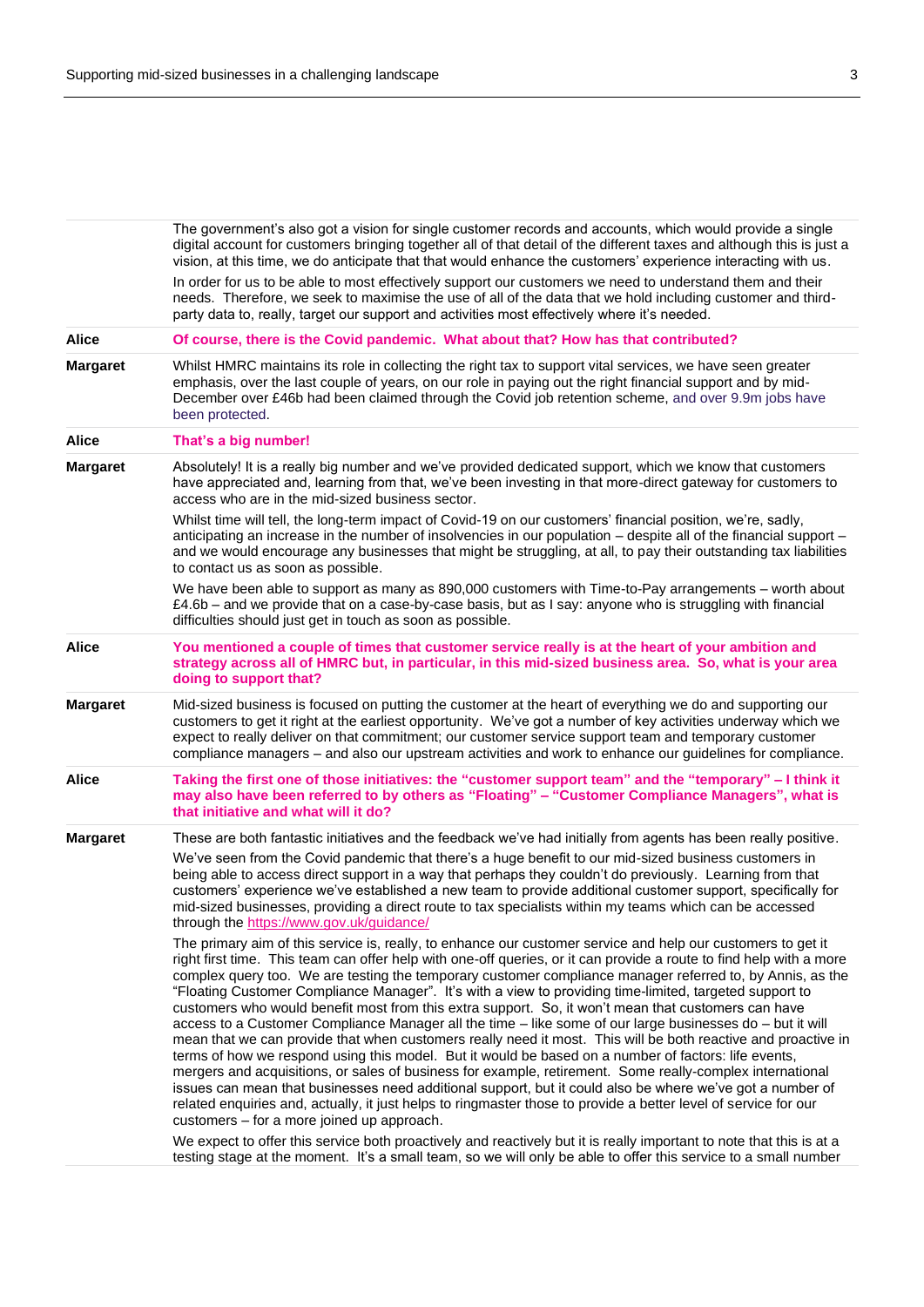|                 | of our customers in that time-limited fashion, initially, and we'll learn from that and then develop the model<br>going forward.<br>We will be working closely with customers and agents to get feedback on both services to ensure that we<br>build the best possible model going forward.                                                                                                                                                                                                                                                                                                                                                                                                                                                                                                                                                                                                                         |
|-----------------|---------------------------------------------------------------------------------------------------------------------------------------------------------------------------------------------------------------------------------------------------------------------------------------------------------------------------------------------------------------------------------------------------------------------------------------------------------------------------------------------------------------------------------------------------------------------------------------------------------------------------------------------------------------------------------------------------------------------------------------------------------------------------------------------------------------------------------------------------------------------------------------------------------------------|
| <b>Alice</b>    | You mentioned earlier the "upstream approach". What do you mean by this?                                                                                                                                                                                                                                                                                                                                                                                                                                                                                                                                                                                                                                                                                                                                                                                                                                            |
| <b>Margaret</b> | "Upstream" is all about enabling us to intervene earlier, to help customers through that upstream compliance<br>activity. So, sometimes this can be post-return activity to help customers, to advise them where something<br>might have gone wrong or it could equally, more commonly, be where we identify where there is a common<br>potential theme or error that might help customers to get it right the first time – without us having to intervene<br>after the tax return has been submitted – and we're continually developing and evolving a full suite of<br>approaches, including some of the things like digital prompts which help customers to know when they submit<br>their return, that something might be missing, or that they need to think about something else. We've got<br>letters and notifications as well as some of the work to clarify policy and guidance to support our customers. |
|                 | All of this allows us to target specific parts of our population in one go which is consistent for our customers<br>and more efficient for us as well. In mid-sized business we are expanding these activities to really allow us to<br>support our customers through a number of projects to help collect the right tax at the right time – making it<br>easier for customers to get it right and harder for them to bend or break the rules.                                                                                                                                                                                                                                                                                                                                                                                                                                                                      |
|                 | Our initiatives really are focused on helping customers get it right first time. Focusing our support on those<br>who find it difficult to get it right, the temporary customer compliance model helping to step-in where we need<br>that more intensive level of support for a period of time. I think this is all about making sure that we maintain<br>a level playing field for our customers, so that all of our customers who are compliant aren't disadvantaged by<br>those who, potentially, aren't.                                                                                                                                                                                                                                                                                                                                                                                                        |
| <b>Alice</b>    | You mentioned, also, earlier some guidelines for compliance. Who are they targeting?                                                                                                                                                                                                                                                                                                                                                                                                                                                                                                                                                                                                                                                                                                                                                                                                                                |
| <b>Margaret</b> | We are also involved in work to improve our guidance for compliance through the work that was announced<br>as part of the HMRC review of tax admin for large business, which is in recognition of the value to businesses<br>of having a clear understanding of the tax treatment of their activities. The investment here really reflects the<br>positive stakeholder feedback we had in relation to the guidance which was piloted as part of the profit<br>diversion compliance facility. So, the new guidelines for compliance will provide practical guidance and<br>greater transparency on the approaches HMRC regards as higher, or lower, risk and the associated<br>response.                                                                                                                                                                                                                             |
|                 | We are keen to explore with stakeholders which areas across taxes and duties would benefit from this<br>approach and we're looking to introduce them in a way which works for both HMRC and of course for our<br>customers. There's further work here also to improve HMRC's technical guidance and HMRC's working with<br>external stakeholders to identify those priority areas. We expect these products to expect to start to land in<br>mid to late 2022 and we'll continue to engage with our external partners as we develop these products.                                                                                                                                                                                                                                                                                                                                                                 |
|                 | This will, also, align to our work on the notification of uncertain tax treatment proposals too. Our initiative is to<br>help customers to get things right - up front - and to encourage compliance wherever possible. It's, really,<br>focusing our support on those who find it difficult to get it right by providing that additional support through the<br>customer support team and temporary customer compliance manager model; and that allows us to<br>simultaneously utilise tax and evasion specialists to identify and challenge those who deliberately bend the<br>rules to ensure that we are maintaining a level playing field.                                                                                                                                                                                                                                                                     |
| <b>Alice</b>    | What do you see as the emerging challenges of the coming year for businesses within this mid-sized<br>business area?                                                                                                                                                                                                                                                                                                                                                                                                                                                                                                                                                                                                                                                                                                                                                                                                |
| <b>Margaret</b> | Although we don't know what the next year will look like in terms of ongoing Covid disruptions, there's a lot of<br>uncertainty around that for all of us. The impact of Covid will, absolutely, continue as businesses adjust their<br>business models and rebuild their income flows following the pandemic. We know that handling ongoing<br>challenges from Covid recovery will continue to feature heavily in the year ahead and all of our activities will<br>continue to take account of that when engaging with our customers. But there are a number of areas where<br>we think will be of particular interest both to our customers but, obviously, also HMRC and I think those for us,<br>particularly are international risks, crypto assets and, of course, the uncertain tax treatment policies which I've<br>mentioned earlier.                                                                      |
| Alice           | Taking each of those in turn, tell me a bit more about the international risks that you see as an<br>emerging challenge.                                                                                                                                                                                                                                                                                                                                                                                                                                                                                                                                                                                                                                                                                                                                                                                            |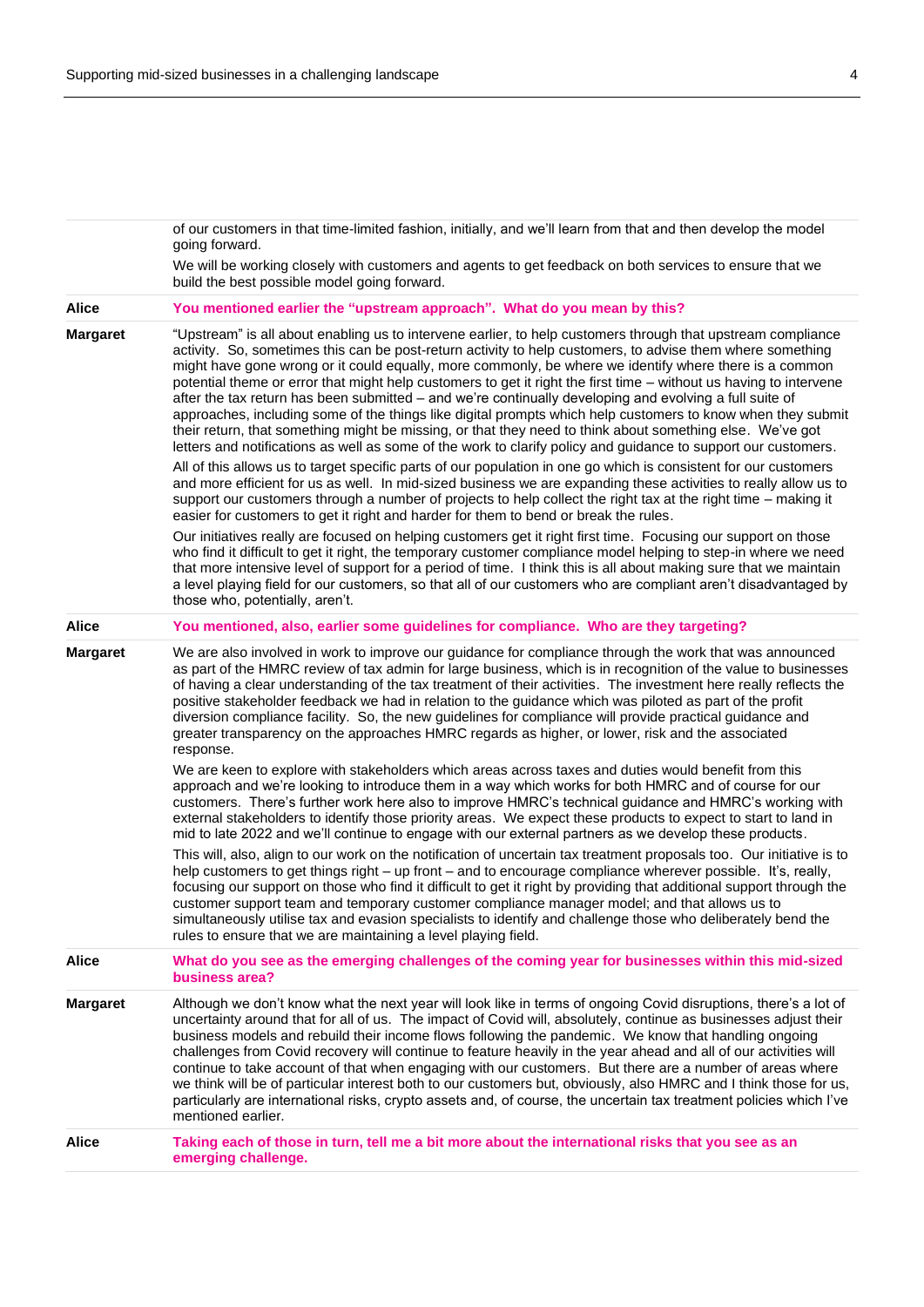| <b>Margaret</b> | We all know that we live in a global world and, as I mentioned earlier, 50% of our businesses are involved in<br>imports and exports. The model of reporting for that has changed for people who previously operated within<br>the EU following Brexit. So, we know that business has had a lot to handle in terms of changes in the<br>international space and we also know that cross-border transactions can be really challenging and complex,<br>therefore, we are seeking to provide some additional support on transfer pricing risks and also diverted<br>profits.                                                                                                                                                                                                                                                                                              |
|-----------------|-------------------------------------------------------------------------------------------------------------------------------------------------------------------------------------------------------------------------------------------------------------------------------------------------------------------------------------------------------------------------------------------------------------------------------------------------------------------------------------------------------------------------------------------------------------------------------------------------------------------------------------------------------------------------------------------------------------------------------------------------------------------------------------------------------------------------------------------------------------------------|
|                 | We've invested heavily in this over the last couple of years – in educating our customers impacted by<br>changes as a result of Brexit - but also within mid-sized business, we've invested in increased international<br>specialist capability and utilising the profit diversion compliance facility which is available.                                                                                                                                                                                                                                                                                                                                                                                                                                                                                                                                              |
|                 | Customers and their agents can contact us if they have any concerns around any risks that they might have<br>in this space and we would encourage people who do have any concerns about their historic transfer pricing<br>arrangements to get in touch using that profit diversion compliance facility gateway<br>(https://www.gov.uk/guidance/get-help-with-a-tax-issue-as-a-mid-sized-business). We'll always seek to work<br>with customers collaboratively who come to us voluntarily to seek to resolve matters as swiftly as possible.                                                                                                                                                                                                                                                                                                                           |
| <b>Alice</b>    | And, of course, crypto assets are the buzzwords on everyone's lips. How does HMRC see these<br>emerging over the next while?                                                                                                                                                                                                                                                                                                                                                                                                                                                                                                                                                                                                                                                                                                                                            |
| <b>Margaret</b> | The use of crypto assets has grown considerably over the last few years. I think that's without doubt. Whilst<br>much of the media attention has focused on individuals, I think we also recognise that this area presents a tax<br>risk to some of our mid-sized business customer base too. So, we are keen to support customers who might<br>be using crypto assets within their businesses, to ensure that they understand the correct accounting for<br>crypto assets transactions, and there is further guidance available on our crypto assets manual as well on<br>gov.uk. Should anyone be unsure, of course, they can get in touch through our mid-sized business gateway.                                                                                                                                                                                    |
|                 | Given the fast-moving nature of this field – and the likelihood of continued expansion of crypto assets within<br>the wider economy - we continue to maximise the use of customer data we hold as well as data from third<br>parties to assess the level of risk here and build capability in tackling this ongoing risk. Understanding where<br>we can increase education activity, as well as where we might need to respond to anyone who's potentially<br>using this to minimise their tax liability.                                                                                                                                                                                                                                                                                                                                                               |
| <b>Alice</b>    | And what about uncertain tax treatments. How do you see that as a feature of the next 12, or so,<br>months?                                                                                                                                                                                                                                                                                                                                                                                                                                                                                                                                                                                                                                                                                                                                                             |
| <b>Margaret</b> | I mentioned this earlier, announced in the Autumn budget, it includes a new requirement for businesses to<br>notify HMRC when they take a tax position in their returns for VAT, corporation tax or income tax that's, in<br>any way, uncertain, and it will affect customers with an aggregated turnover above £200m or a balance sheet<br>value of £2b. There are thought to be about 300 or 400 of these in mid-sized business so it's a relatively<br>small proportion of our population but we do hope that it will provide some additional certainty for customers<br>where there is this uncertainty in some transactions.                                                                                                                                                                                                                                       |
|                 | An uncertain tax treatment is where there is more than one way to interpret, or apply, tax legislation and the<br>difference exceeds £5m. There are two triggers which are that a provision has been made in a customer's<br>accounts of the uncertainty, or that the position that has been taken is contrary to HMRC's normal<br>interpretation. So, those notifications will be from April this year and we've already been talking to a number<br>of agents about how that will affect them and their customers. For mid-sized business customers, again, they<br>can contact us to discuss any such uncertainties though the mid-sized business gateway available on gov.uk<br>which will be initially managed by our customer support team and they will utilise the network of tax<br>specialists to consider proposals and work with the customers as required. |
|                 | HMRC is continuing to work with large agent firms as stakeholder organisations on the uncertain tax<br>treatment policies and guidance including those representing businesses and legal and accounting sectors, to<br>provide an opportunity for them to input into our plans for introducing that measure, to make sure it works for<br>our customers too.                                                                                                                                                                                                                                                                                                                                                                                                                                                                                                            |
| <b>Alice</b>    | So, what does the future look like for a mid-sized business?                                                                                                                                                                                                                                                                                                                                                                                                                                                                                                                                                                                                                                                                                                                                                                                                            |
| <b>Margaret</b> | HMRC continues to strive to be a trusted and modern tax administration and it's set out its ambitions really<br>clearly in this area.                                                                                                                                                                                                                                                                                                                                                                                                                                                                                                                                                                                                                                                                                                                                   |
|                 | Mid-sized business and our offering is absolutely aligned to that and we will see increasing use of data and<br>customer insight to help us understand our population, supported by enhanced digital customer products<br>such as "Making Tax Digital" and potentially the vision for single customer accounts and records, and also the<br>use of third-party data. And whilst we will continue to identify and tackle those who don't choose to play by                                                                                                                                                                                                                                                                                                                                                                                                               |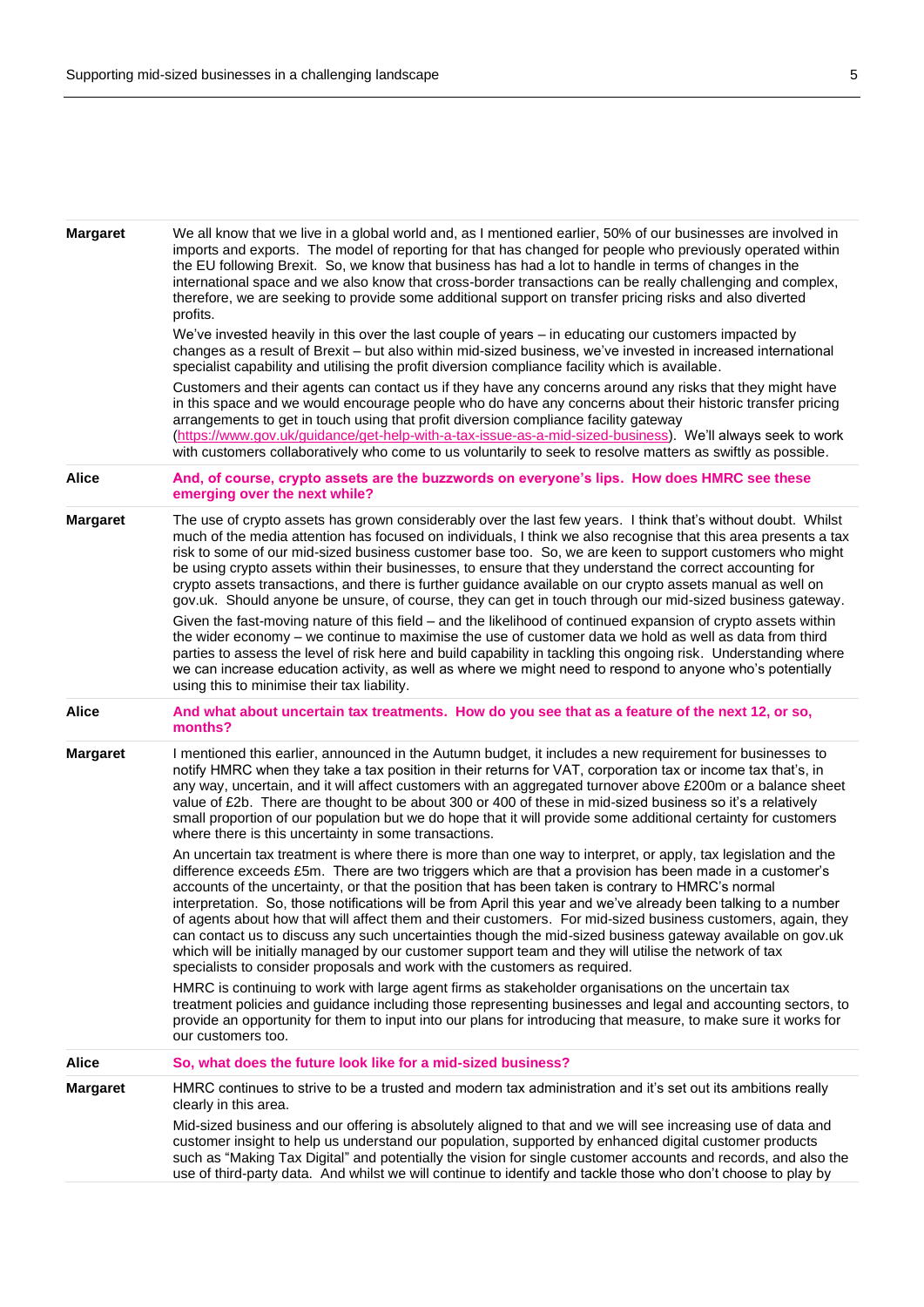|                 | the rules, and participate in tax avoidance or evasion, we are fully committed to supporting our customers to<br>get their tax affairs right first time through our enhanced upstream and customer support offering – and that<br>really is the future for mid-sized business.                                                                                                                                                                                                                                                                                                                                                                                                                                                                                                                                                                                                                                                                 |
|-----------------|------------------------------------------------------------------------------------------------------------------------------------------------------------------------------------------------------------------------------------------------------------------------------------------------------------------------------------------------------------------------------------------------------------------------------------------------------------------------------------------------------------------------------------------------------------------------------------------------------------------------------------------------------------------------------------------------------------------------------------------------------------------------------------------------------------------------------------------------------------------------------------------------------------------------------------------------|
|                 | It's a really exciting time I think in HMRC and I'm absolutely delighted to be in a position to lead mid-sized<br>business through this period working with agents and representative bodies to really ensure that we are<br>providing the service required for all of our customers.                                                                                                                                                                                                                                                                                                                                                                                                                                                                                                                                                                                                                                                          |
| <b>Alice</b>    | So, how should mid-sized business customers and their agents engage with HMRC in this area to<br>help you help them?                                                                                                                                                                                                                                                                                                                                                                                                                                                                                                                                                                                                                                                                                                                                                                                                                           |
| <b>Margaret</b> | Well, you heard, Annis Lampard talking about communications with HMRC in a previous podcast episode,<br>and I would really agree with her: ask to engage with HMRC at the earliest possible opportunity. Whether<br>you are concerned about your tax affairs or your customer's tax affairs, agents or customers should get in<br>touch. Whether those are future, current or historic. We really do want to work with our customers<br>collaboratively and transparently wherever possible to support them to get their tax affairs right. The<br>Gateway which we've set up, specifically , for mid-sized businesses is there and we would encourage<br>customers and agents to use this where they don't have another route. Where they've got an existing<br>relationship with an enquiry officer, for example. The mid-sized business gateway can be accessed through<br>the gov.uk Gateway by searching for mid-sized business/get help. |
| <b>Alice</b>    | Fantastic. Unfortunately, that's all we've got time for in this week's episode. Thank you again,<br>Margaret, for joining us and remember that if you have any questions please just go to the Gateway<br>that Margaret mentioned.                                                                                                                                                                                                                                                                                                                                                                                                                                                                                                                                                                                                                                                                                                             |